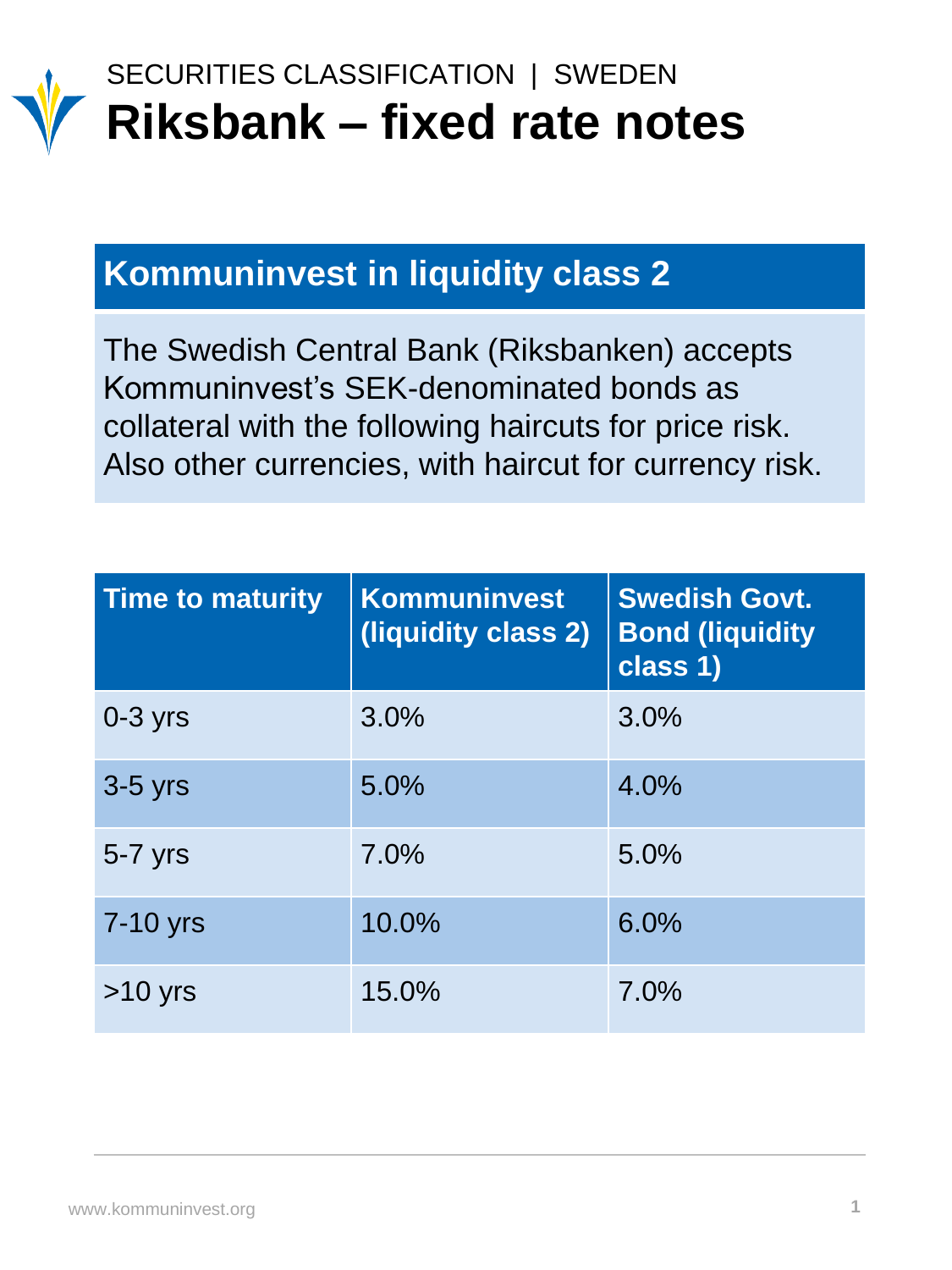

# SECURITIES CLASSIFICATION | SWEDEN **Riksbank – floating rate notes**

### **Kommuninvest in liquidity class 2**

The Swedish Central Bank (Riksbanken) accepts Kommuninvest's SEK-denominated bonds as collateral with the following haircuts for price risk. Also other currencies, with haircut for currency risk.

| <b>Time to maturity</b> | <b>Kommuninvest</b><br>(liquidity class 2) | <b>Swedish Govt.</b><br><b>Bond (liquidity</b><br>class 1) |
|-------------------------|--------------------------------------------|------------------------------------------------------------|
| $0-3$ yrs               | 3.0%                                       | 1.0%                                                       |
| $3-5$ yrs               | 4.0%                                       | 2.0%                                                       |
| $5-7$ yrs               | 6.0%                                       | 5.0%                                                       |
| 7-10 yrs                | 10.0%                                      | 6.0%                                                       |
| $>10$ yrs               | 14.0%                                      | 7.0%                                                       |